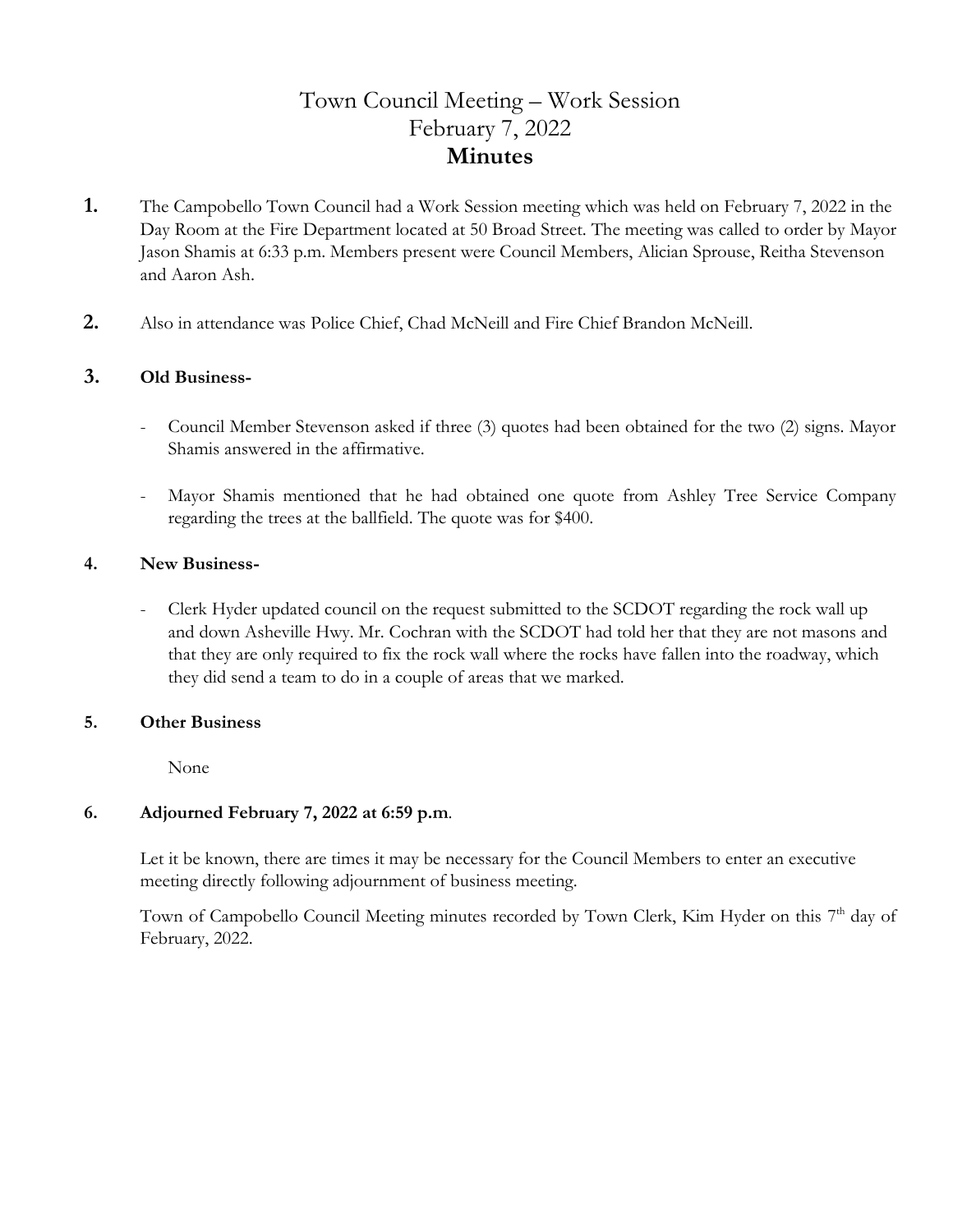## **Campobello Town Council Meeting February 7, 2022 Minutes**

- **1.** The meeting of the Campobello Town Council was held on February 7, 2022 in the Campobello Fire Department training room located at 50 Broad Street. The meeting was called to order by Mayor Jason Shamis at 7:00 p.m. Council Members present were Aaron Ash, Alician Sprouse and Reitha Stevenson. The Pledge of Allegiance was recited by all.
- **2.** Mayor Shamis asked if council had reviewed the minutes of the prior meeting and asked for a Motion to accept them. Council Member Stevenson made a motion to accept the January 3, 2022 work session minutes, January 3, 2022 Council Meeting minutes and January 13, 2022 Special Meeting minutes which were seconded by Council Member Sprouse and carried unanimous.
- **3.** Mayor Shamis made an announcement that a lot of work is being done by council which is the reason for the long agenda. He asked if the public would hold all questions until the end and then he would open the floor for questions.
- **4.** Police Chief Chad McNeill reported that the Campobello Police Department had a total of 100 calls for the month of January. Mayor Shamis asked if there were any wrecks at the traffic light at Hwy 11. Chief McNeill said that there was a wreck but that it was not at that light and that wrecks were down, but usually pick up in the spring when people are out and about. Mayor Shamis asked if council had any questions for Police Chief McNeill. No further questions were asked.
- **5.** Fire Chief Brandon McNeill reported for Fire Chief Brandon McNeill that the Campobello Fire Department had a total of 22 calls for the month of January. Chief McNeill said to keep in mind that the fire calls involve those fire departments with whom we have a mutual aid agreement with. Council Member Ash took a moment to commend the Campobello Fire Department for its great job in getting the roads clear during this last snow storm. Mayor Shamis jokingly said that he was going to file a complaint against the fire department due to them not allowing him to drive the snow plow. He also mentioned that our town is very fortunate to have these guys work so hard to make sure our residents are safe. Fire Chief McNeill took a moment to thank the volunteers and paid staff who came out to help. He also gave his appreciate for all of the snacks, drinks and food that was provided to those who work throughout the snow storm. Mayor Shamis asked if council had any questions for Fire Chief McNeill. No further questions were asked.

## **6. Old Business-**

Mayor Shamis asked about the meter on Hwy 11. Police Chief McNeill said that due to the snow and new power poles being installed, Duke Energy was behind and it would be a while before they could work on getting that meter up and running. Chief McNeill also gave an update on the lights for the ballfield in that he had received a quote of \$8,000 to fix 12 lights said that the other one just needs to be bought and Duke Energy contacted to come and put it in. Hope to have that done by the end of next month.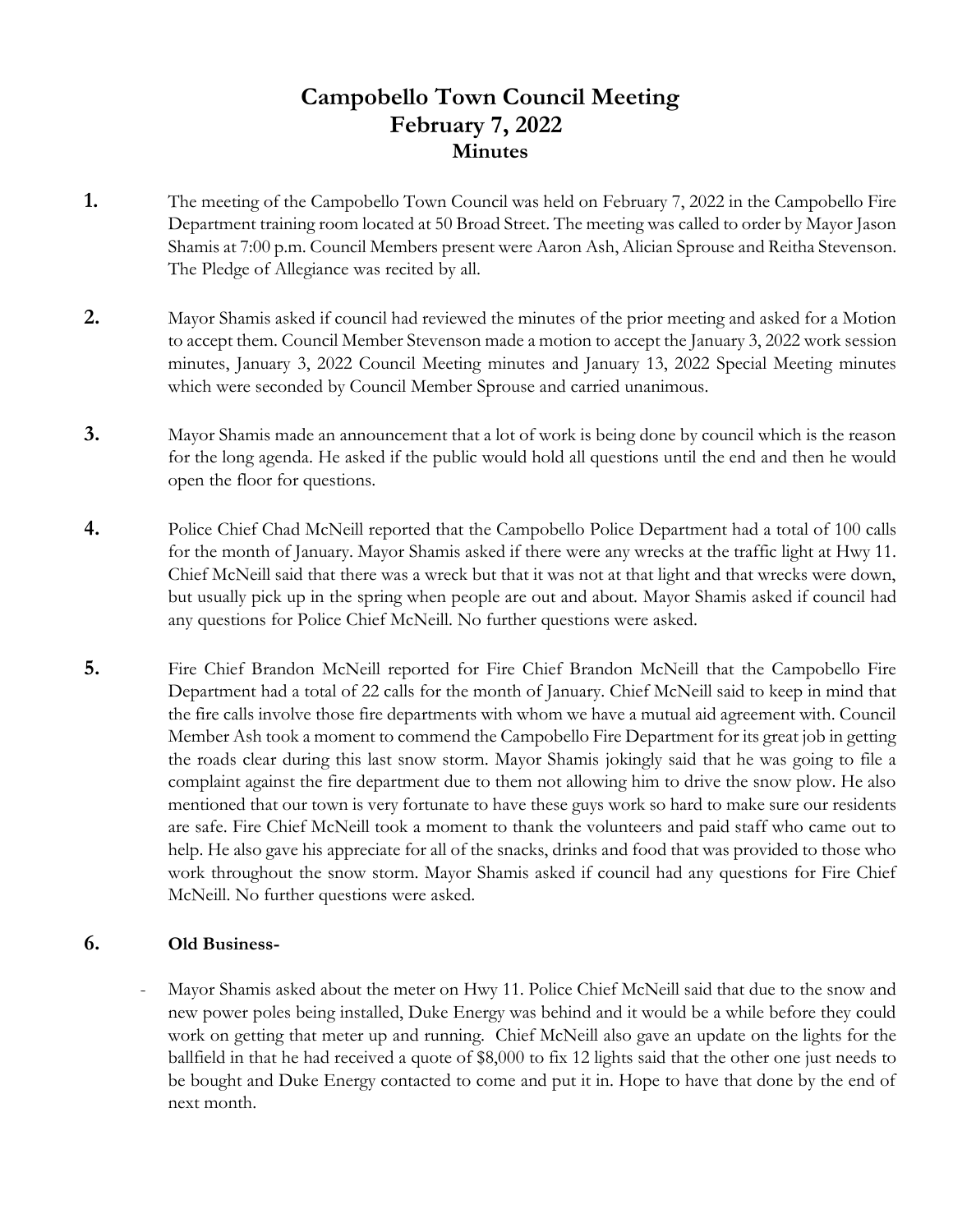- Mayor Shamis gave an update on the pothole on Cantrell Street. The SCDOT will only do a cold patch repair on this, which won't last long. They suggested we wait until the spring when it will be warmer.
- The Old Asheville Hwy project has been approved and is now open for bids. Once this project begins, it will take care of repaving Old Asheville Hwy., making it 20 feet wide which is what it was originally. The project should start the early part of summer. Council Member Stevenson asked if this would also take care of the bridge. Mayor Shamis said no that the bridge is in bad shape and cannot be repaired. It will have to be replaced which will be very costly. He does not see this being done in the near future.
- Mayor Shamis said that he is getting nowhere with the road fee money. He does not know what is going to happen with the money, and has been told several different things, such as, Spartanburg County is going to take the money and give it back to the municipalities. This would be \$37,000- \$40,000. The do not have a date set as to when this will be done. They are worried about getting sued over taking the money in the first place. That money belongs to the citizens of Campobello so we deserve to get it back.
- Mayor Shamis gave an update on the quotes for the two new town entrance signs. The following are quotes given on AgCraft signs: \$6,844 for two signs. Give Me A Sign company quoted \$13,840 for two signs. Nichols quoted \$5,103.00 with tax for two signs. Mayor Shamis asked council if they had any questions about the quotes. None were asked. Mayor Shamis asked if there was a motion to accept one of the quotes for the new signs. Motion was made by Council Member Ash to accept the quotes from Nichols of \$5,103.00, which was seconded by Council Member Stevenson, and carried unanimous. It was then brought up by Mayor Shamis about which account to the money should be taken from. Mayor Shamis said that it could be split between the hospitality account and the account where we saved money on this year's audit.
- With regards to the lighting survey update, Duke Energy will be installing 13 news lights throughout town. Mayor Shamis has been on contact with the representative from Duke and they are up north repairing/restoring power after the snow storm, but will get in touch with him when he is back in town. Hope to have this done in 3-4 weeks. Lights will go up on Hwy 357, Hwy 11 and Old Asheville Hwy. Mayor Shamis asked if council had any questions about lighting, but none were asked.
- Chief McNeill updated everyone on the condemned homes. He has been in touch with Spartanburg County as to anything else we can do as we have exhausted all ways to get in touch with the owners of the Smith Street property. Chief McNeill also is trying to get an appointment set up to meet with Spartanburg City Codes and Enforcement since they have condemned multiple abandoned homes near Westgate mall. Mayor Shamis asked if the Chief ever saw any activity at the Smith Street home and the Chief answered in the negative, yet the owners pay a power bill every month because it still has a meter hooked up. We've sent letters to where the tax notices go and also sent a police officer in that County to the residence, but no one will answer. Mayor Shamis asked if council had any questions about the Smith Street property, but none were asked.
- Council Member Ash spoke about setting a date for a trash pickup day. March  $5<sup>th</sup>$  was brought up which worked best for most. Council Member Stevenson asked what hours. Chief McNeill answered that the morning would be fine. 8a-12p. Bags, gloves and vests will be provided. Mayor Shamis asked that the Town Clerk put something out there on Facebook and the website about the March  $5<sup>th</sup>$  trash day. We will meet at the Fire department. Council Member Sprouse spoke about Family Fun Day that will take place on May 7<sup>th</sup> this year and we have about 40 vendors that have already signed up. Council member Sprouse said that we had 70 vendors last year and would like to add 10 more and stop at 80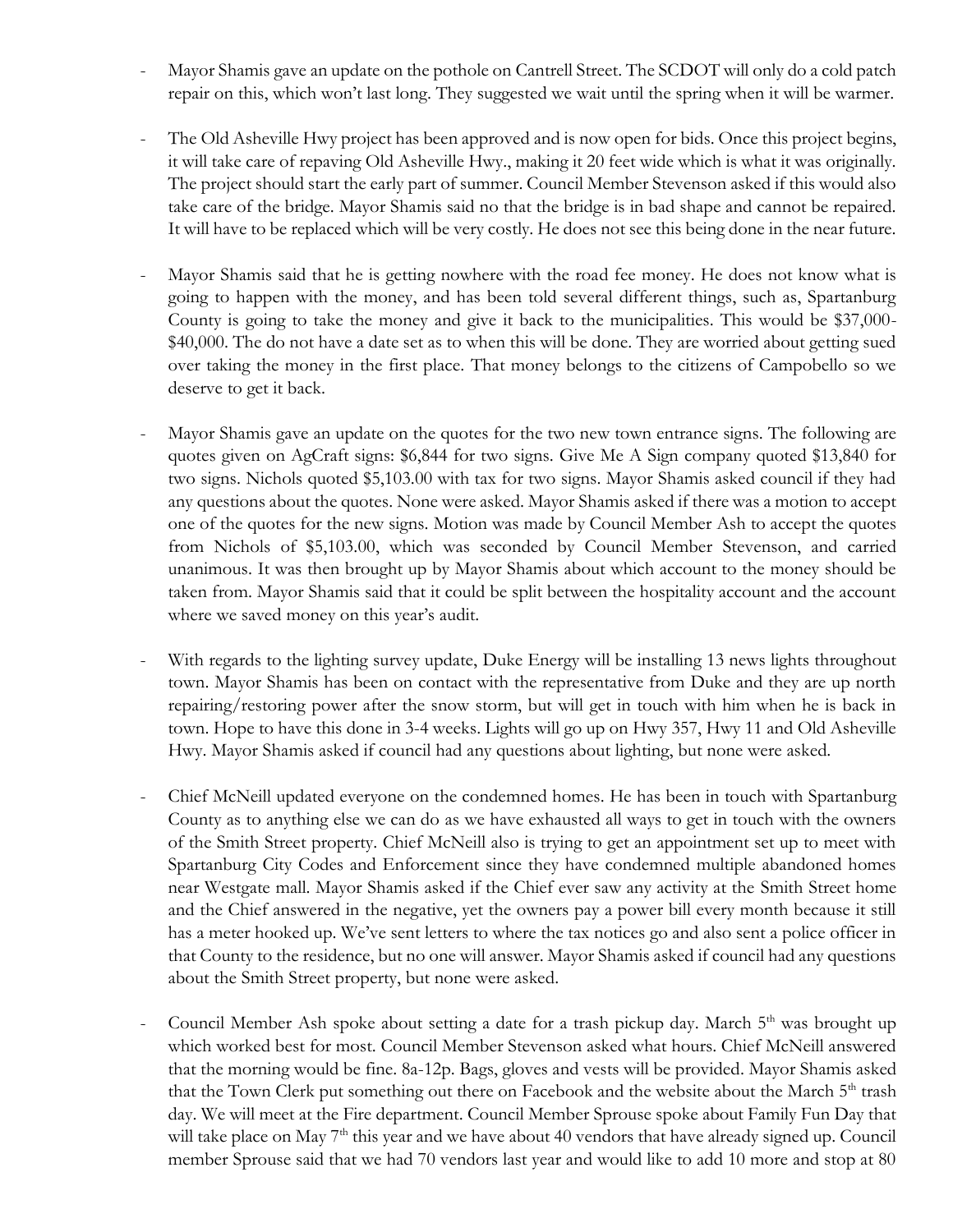vendors. Mayor Shamis asked if we had a problem with restrooms last year and Council Member Sprouse said not that she saw. Council Member Sprouse mentioned that we had sent letters to the vendors that came out last year to give them first chance at signing up again before opening it up to new vendors. We will post about the Family Fun Day event in the near future. Mayor Shamis asked Council Member Sprouse to give a summary of what Family Fun Day is. She began by saying that it is an event which shows everyone what our community has to offer and who we are. We have our Police and Fire Department, artist and authors that live here and we have some amazing churches. She also said that it was meant to bring the community together. Council member Stevenson asked if we had an issue with parking. Chief McNeill said that we did not as a lot of people used the First Baptist Church's lot and the School District Office parking lot. If the church is not done with their project by then, we will prepare for it.

- Council Member Sprouse mentioned that she is going to Avery Creek Nursery on Hwy. 108 and she will take pictures of things coming in that are smaller with some color just for some ideas for the Hwy 11/Asheville Hwy median. Mayor Shamis said he is not sure what SCDOT is going to do with that intersection so he suggested we wait so as not to put something in the median only to have it torn out if they have plans for that intersection.
- Chief McNeill gave an update on grants. We did get the grant for the cleanup equipment. \$12,000 is what we will get for a vacuum system that we can cleanup the sides of the roads and pick up leaves at the park. He has been in touch with someone on the Parks grant. They will not give us any money until we have a plan/drawing of what we want our park to look like and what are plans are for our park. The PARDS grant will open in July so we need to go ahead and get a plan together to be ready to apply for that grant. Council Member Stevenson asked how much is the grant worth. Chief McNeill said it is for whatever we need as they will match our funds 50/50. If the Town does a lot of the work that counts towards our part in the funds. Council member Sprouse asked if we could add the ballfield lights to the grant, but we can't wait until July to fix those since the ballfield is being used. Chief McNeill said that the reason why they don't use our ballfield for tournaments is due to not having sufficient amount of working lights. A lot of kids use the ballfield from Inman, Landrum and Campobello. Coach Fusaro has the team PROWL and he leases the ballfield. Council member Ash said that Coach Fusaro said that they are willing to help in any way they can. Some issues he mentioned were trees that hang over into the field. The dirt in the field has not been replaced in years and is like concrete. Coach Fusaro grew up using that field and has a lot of ties to the area. Mayor Shamis mentioned that we are working on getting quotes for getting the trees cut. Chief McNeill mentioned that each council member submits their plans for the park and we all review them at a work session.
- As of today, Mayor Shamis said that he can report that SCDOT were out and about cleaning up our sidewalks. There is an issue that he needs to bring up to the First Baptist Church about the sidewalk and if they are going to have it repaired after their construction work is done.
- Council Member Ash did not have an update on the Campobello Youth, but plans to have an update at the next council meeting.
- Mayor Shamis did not have an update on the Pacolet River. The issue is we have a lot of water draining down NC and it is creating some issues with flowing over our bridges. An update is forthcoming in a future meeting.
- Chief Chad McNeill gave an update on quotes for computers for council to use for council meetings and communication with each other and town employees. The first quote is from Computer Software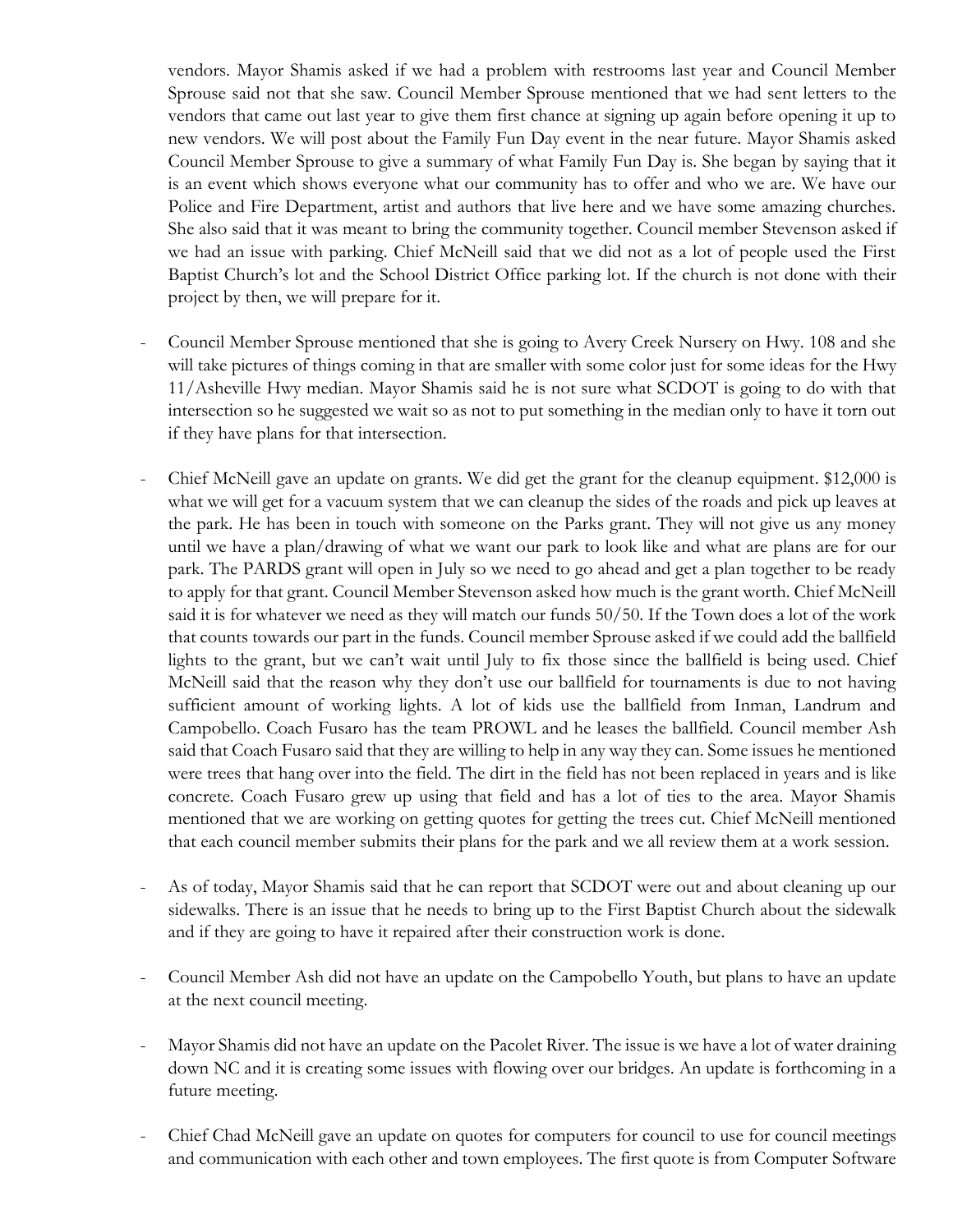at \$253/per new computer; Computer Source at \$250/per refurbished computer and Amazon at \$245/per new computer. These would be (5) HP Chromebooks, Google software and cameras. It was asked by Council Member Stevenson about Microsoft meeting program but it would cost \$1,500 when we can go with Google Meets for less. Mayor Shamis asked if council had any questions. Council Member Stevenson asked what type of security would these computers have? Chief McNeill said we would use Norton. Mayor Shamis asked for a motion to purchase these computers and which vendor to use. Council Member Ash made a motion to move forward with purchasing 5 computers from Amazon, which was seconded by Council Member Stevenson and carried unanimous.

- Mayor Shamis proceeded with the second reading of Ordinance 2.224 Remote Attendance Policy. Mayor Shamis asked if council had any questions about Ordinance 2.224. None were asked. Mayor Shamis asked for a motion to accept the second reading of Ordinance 2.224. Council Member Stevenson made a motion to accept the second and final reading of Ordinance 2.224 – Remote Attendance Policy, which was seconded by Council Member Sprouse and carried unanimous.
- Council Member Sprouse spoke about her desire to continue with the "We Believe In You" and "We Support You" scholarships for \$1,000. This is open to all residents of Campobello and not just those living within the Town's limits. The "We Believe In You" would be for a high school senior who would be the first in their family to go to college. The "We Support You" would be an adult who is wanting to go back to school for the betterment of themselves and/or their family. Essays would be mailed or dropped off at Town Hall. Mayor Shamis asked if there was a motion to accept these scholarships. Council Member Ash made a motion to accept both the "We Believe In You" and "We Support You" scholarships for \$1,000, which was seconded by Council Member Stevenson and carried unanimous.

### **7. New Business-**

- Council Member Ash made mention that Rachel Wall and Dawn Ford have stepped up wanting to join the Planning and Zoning Committee. Mayor Shamis mentioned that there is training coming up for this Committee. Clerk Hyder confirmed that all Planning and Zoning Committee member completed and returned the forms to her for the classes and she is waiting for ACOG to send an invoice for payment. Mayor Shamis asked if there was a motion to accept these two candidates to be members of the Planning and Zoning Committee. Council Member Stevenson made motion to accept Rachel Wall and Dawn Ford as members of the Planning and Zoning Committee, which was seconded by Council Member Sprouse and carried unanimous. Town resident Owenby asked if there was a set schedule for when the Planning and Zoning Committee meets. Council Member Ash said that the Committee meets every second Tuesday of the month at 3:00 p.m.
- An update on the rock wall up and down Asheville Hwy., was given by Mayor Shamis. SCDOT had originally asked us to mark the places that needed fixing. Numerous flags were put into place pursuant to SCDOT's request and then when asked when they would come fix the issues that they are not rock masons and only fix places where the rock has fallen in the roadway. Chief McNeill mentioned that there is a streetscape grant for beautification purposes which would help us to pour concrete and move the wall out a few inches and even up with the sidewalk.
- Town resident Owenby has worked regarding research on sewer for the town. He is working with Inman to find out what we can do. Mr. Owenby mentioned that he has obtained new maps of the towns and would like a short informal meeting with him after tonight's meeting.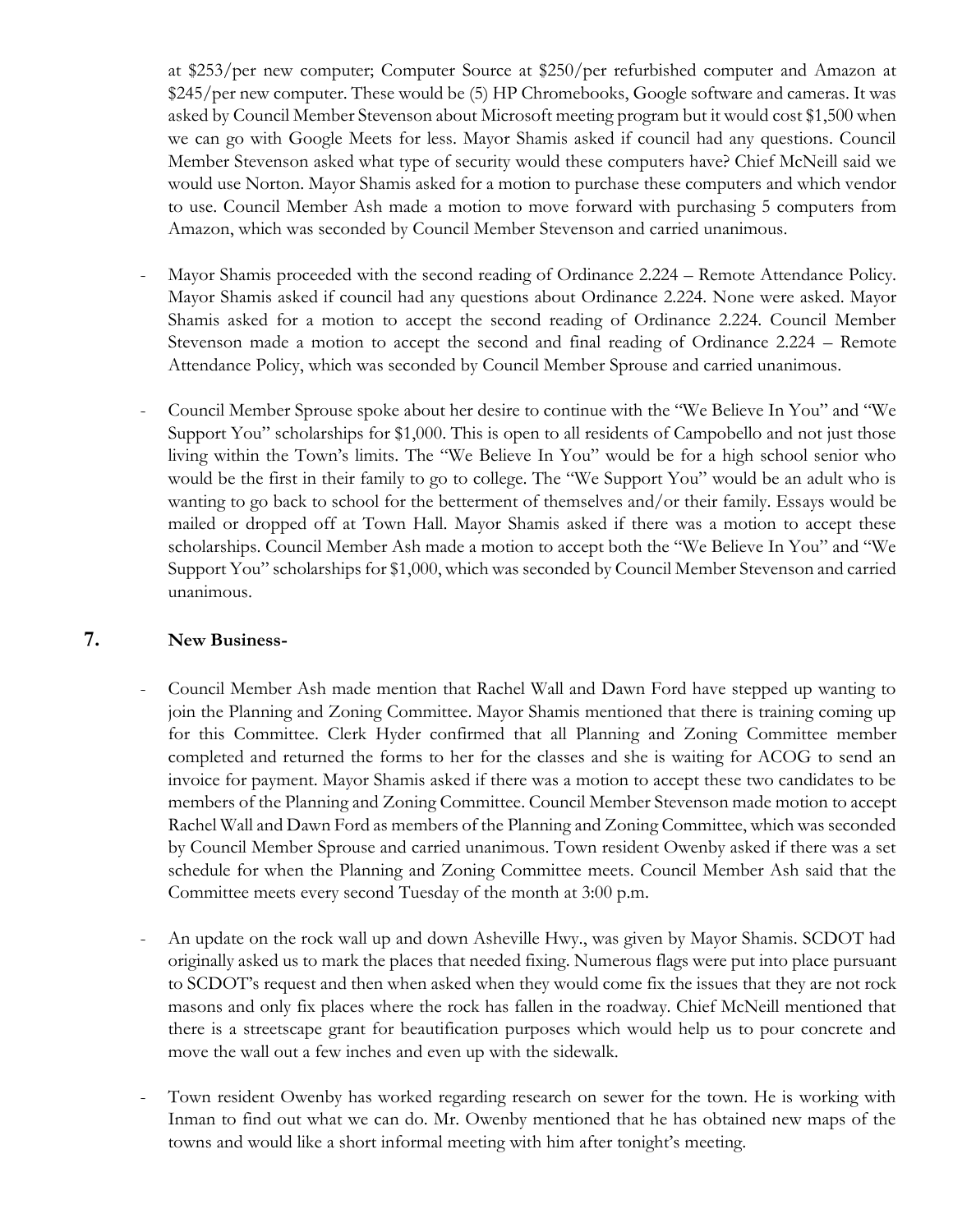## **8. Other Business-**

- An update on the Planning and Zoning Committee was given by Council Member Ash in that the committee has met with Matt Parkkonen regarding homes he is wanting to build on lots that he owns on Emma Dr. All looks well, and the only thing left for him to do is to meet/talk with Chief McNeill regarding a turnaround or pull off that would need to be done on that road so that a fire truck could get down the road and turn around. Mr. Parkkonen does not own the last lot on this road, so that is why a cul-de-sac could not be put into place. He would want put into the housing agreement that whomever buys those houses that they are responsible for their road and that the town does not own it as it is a private drive. The road still has to meet the Town's standards. Other homeowners on that road are happy to have the other homes come. Other than that, his plans are approved.
- Town resident R. Short asked why there are only 2 new entrance signs going up. Mayor Shamis said he did not know how much land we have going out Hwy. 11 towards Gowensville. Chief McNeill said we might could talk with Parkway Baptist Church to see if they would allow us a piece of their property to put a sign up. Mayor Shamis asked how the Town obtain the land where the other two signs are and Chief McNeill said he could not answer that because they were bought in 1960 prior to his coming here. He does believe the sign/water wheel on Hwy 11 was originally right across from Flip My Fur and Duke Energy said it had to be move due to it being too high so Mr. Hyder gave the Town the piece of land where the sign sits now, but when the water wheel was moved, it was old and fell apart. Mr. Short asked what type of signs are going in and Mayor Shamis said that they are sand blasted signs and the same material and they come with a one-year warranty. It's a foamy type of material. The paint is UV protectant and a clear coat will also be applied. Campobello resident Rachel Wall asked what type of structure the signs would be on. Mayor Shamis said the structure would be made of series of 4x4s on each side and several 2x4 across it. He is building the structure himself. She asked what the town would do with the metal structure there and Mayor Shamis said we would keep it. Town resident Wade Peeler asked if there would be azaleas planted around it and the Mayor answered that yes, but that he would like to get the Ladies' auxiliary group involved with that.
- Town resident W. Peeler mentioned that on his tax notice where he used to live, he noticed that there was a line for Spartanburg Park and Rec and everyone in Spartanburg County pays that tax. Do they help with the anything such as the lights? Chief Chad McNeill said that the ballfield is actually the school districts property. However, through that PARDS grant is where we get a portion of our money back to be used on our parks. Mr. Peeler asked can you go ahead and pay for the lights and then get reimbursed from the grant? He thinks that would be something to look into.
- Campobello resident Dawn Ford asked if the \$42,000 that Rep. Magnuson contributed was from his personal fund or state fund. Mayor Shamis responded that it was from his state fund. That they have money they can choose where they want it distributed to and he chose Old Asheville Hwy. Mayor Shamis said that he reached out to several elected officials and Josiah was the only one that jumped onboard in a hurry and got this done in a quick manner.
- Campobello Dawn Ford also asked for an update on the Rails to Trails project. Mayor Shamis said the last time he spoke to Senator Tom Corbin, he said that they were looking to give \$10 million to the project but there is no timeframe as to when that was going to be done. Mayor Shamis urged everyone to contact him to give him their thoughts on the matter. Town resident W. Peeler said he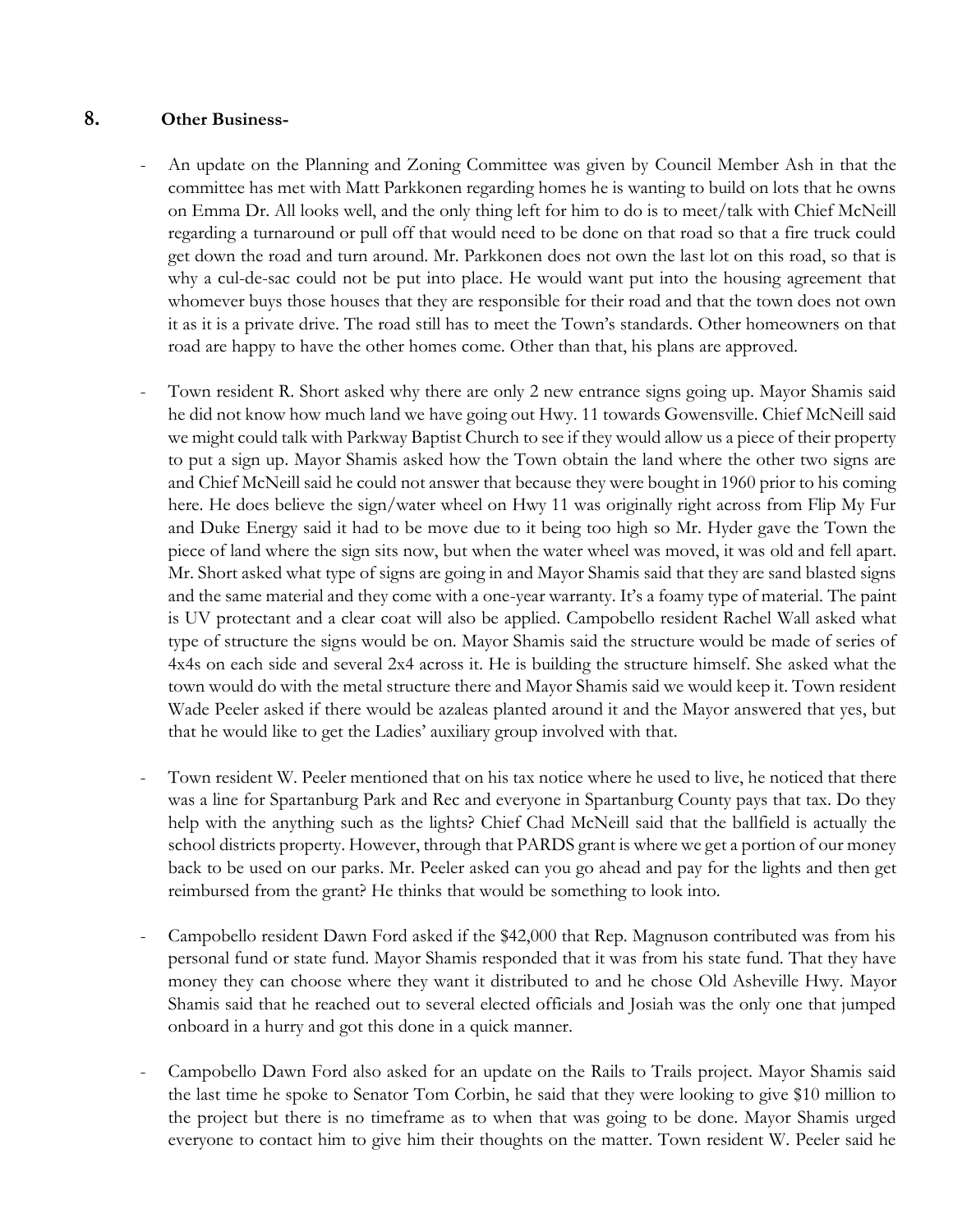reached out to Senator Corbin about lights in different towns and how dark some of the towns are and he did respond back to him. That led Mr. Peeler to research our lighting issue, especially around Exit 5 where it is so dark. Mayor Shamis said that is exactly why he added more lights throughout town. Campobello resident said it would be nice to have the cute café lights like Landrum has.

- Campobello resident Dawn Ford also asked Council Member Sprouse how she publicizes the scholarships. Council Member Sprouse responded that she takes copies of the letters to each school and we also post to the website and Facebook. Council Member Sprouse also had Senator Corbin's number of 803-212-6100 so that anyone could get in touch with his office about the Rails To Trails project. Town resident W. Peeler said he would rather have sidewalks all the way to the high school. Town resident Beth Short asked if the railways were open and how far would it go. Mayor Shamis said that they are not open and from his understanding that the trail would go from Inman to Tryon.
- Landrum resident Kim Sherwood of 202 Ridgetop Rd., congratulated the Town for finding a new CPA firm which is a big savings. Landrum was in the same shape and did the same thing. She asked if we had taken a look at the Hospitality fund money because it is limited to what you can do with it and is limited to touristy use and she thought she heard earlier that we were using funds from it to pay for the computers. Mayor Shamis said that the hospitality money was used for the signs, not the computers.
- Campobello resident Dawn Ford asked if any of the other computer companies were local as she hates to use Amazon. Chief Chad McNeill answered that one was in Spartanburg and one in Boiling Springs. He said the reason we went with Amazon was not only they were cheaper, but they have donated chainsaws and other things to the Police and Fire Dept. Fire Chief McNeill said they have received thousands of dollars of equipment from Amazon and that they also donate to Toys for Tots. Police Chief McNeill said that they are a big fan of buying local too.
- Town resident Peeler said that there is a deep hole developing on Exit 5. Clerk Hyder will put in a request for repair.
- Campobello resident Dawn Ford asked if the remote attendance policy was just for council. Mayor Shamis said that it was just for council just in case there are some circumstances as to why they can't be here. Certainly, we want them present if they are able to be. We are not sure yet what we want to do about having the council meetings available online or live.
- Town resident Owenby mentioned that he had dome some research and found a place to get maps for the Planning and Zoning. The Kennedy room at the Spartanburg County Library has walls full of maps and you are able to copy maps. He had several maps to provide to them for their use. They have hard copies and can scan copy to your email. Town resident Robert Short said that he dealt with the ladies at the County about the GIS system and they said we can look it up ourselves. Mr. Owenby said it is good to do that, but said it is good to have hard copies as well.

## **9. Adjourned- February 7, 2022 at 8:18 p.m**.

With no further business presented, Council Member Sprouse made a motion to adjourn, second by Council Member Stevenson and carried unanimous.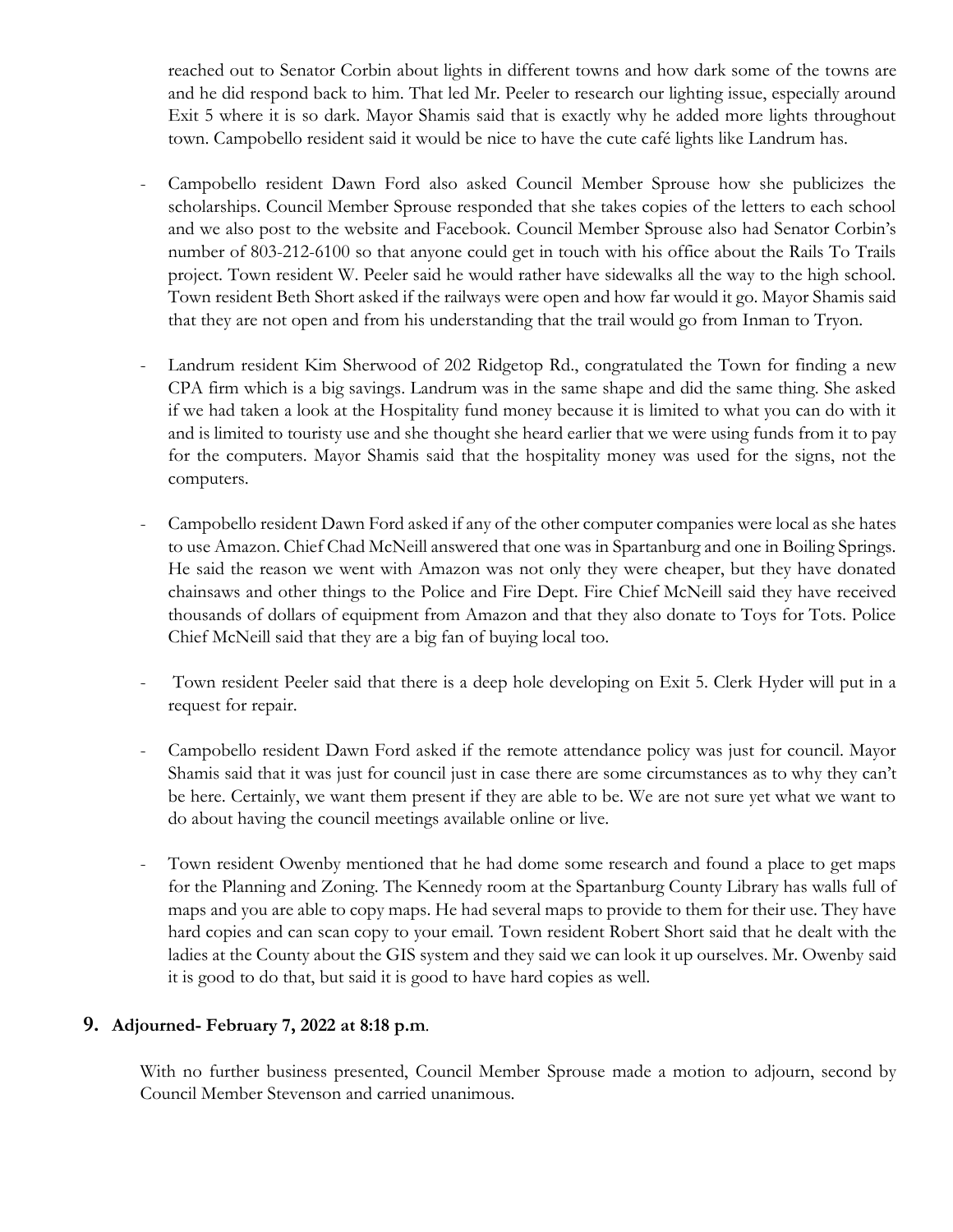Let it be known, there are times it may be necessary for the Council Members to enter an executive meeting.

Town of Campobello Council Meeting minutes recorded by Town Clerk, Kim Hyder on this 7<sup>th</sup> day of February, 2022.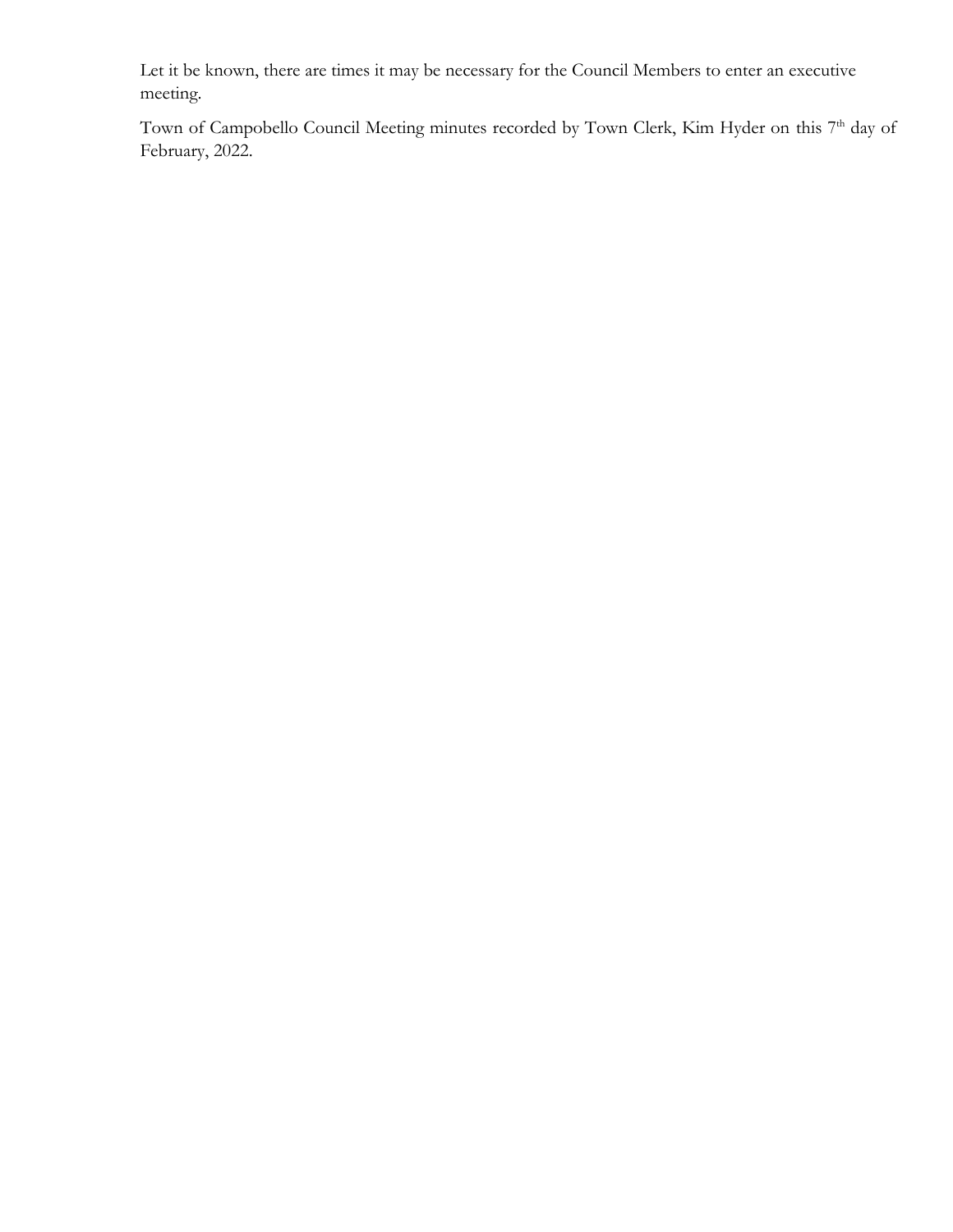## **TOWN OF CAMPOBELLO Public Hearing on February 22, 2022 at 6:30 p.m. Minutes**

- **1.** A Public Hearing was held on February 22, 2022 in the Campobello Fire Department training room located at 50 Broad Street. The meeting was called to order by Mayor Jason Shamis at 6:33 p.m. Council Members present were Aaron Ash and Reitha Stevenson. Police Chief Chad McNeill and Fire Chief Brandon McNeill were also present.
- **2.** The purpose of this Public Hearing was to allow the public to voice their opinion and/or concern on the following proposed Annexation Ordinance:

#### Annexation Ordinance 5.824

Map  $\#$  1-14-00-016.03 19100/19200 Asheville Hwy. Ten (10) foot strip along Asheville Hwy.

> Map  $\#$  1-14-00-050.02 Landrum Mill Road Entire Property

**3.** Mayor Shamis opened the meeting by asking the Town Clerk to provide him the list of people who signed up to speak. Town resident, Wade Peeler, spoke in favor of this annexation and welcomed the growth in the area. He went on to say that recently he and his wife were in a restaurant in Spartanburg and overheard the people behind them speak of how they had just sold their home and wanted to move to Campobello, but they couldn't find a home. We have to meet the challenges of growth and plan for it. It is good for all surrounding communities. Town resident, Dennis Iskra, spoke in favor of the annexation and for a less tax burden on the town residents. Greenville County/Landrum resident, Kim Sherwood, spoke of her concern that no one knows what it means for this to be annexed and asks what the before and after picture would be. Mike Spencer, site manager for Graphel, spoke on behalf of the company and their opposition to the annexation. He believes there are still a lot of unknowns, including infrastructure. He provided council a copy of a letter from Graphel's attorney, Brian Martin, that was addressed to Chief Chad McNeill, which confirmed their opposition of the annexation. Bob Briggs, Mayor of Landrum, spoke of a correction that needed to be made to Campobello's January 3, 2022 minutes wherein it was stated that he is against growth. He mentioned that in the past year, 35 homes have been built in the Landrum area. He then read a letter that was written by Landrum City Council to the Campobello Town Council which, in summary stated that the City of Landrum would like to express its concerns about the Town of Campobello's plan to annex new areas into the town. Landrum is not opposed to growth and supports good growth. The letter continued on with the mention of Campobello's aggressive annexation procedures in 2012 and how Landrum sued Campobello and prevailed due to Police Chief Chad McNeill many mistakes and illegal practices in annexations and that the annexation was not contiguous. In addition to the Court's ruling, a handshake agreement was done between the towns for Campobello not to annex north of Hulon Howard Road. The result of this annexation being approved would result in complication and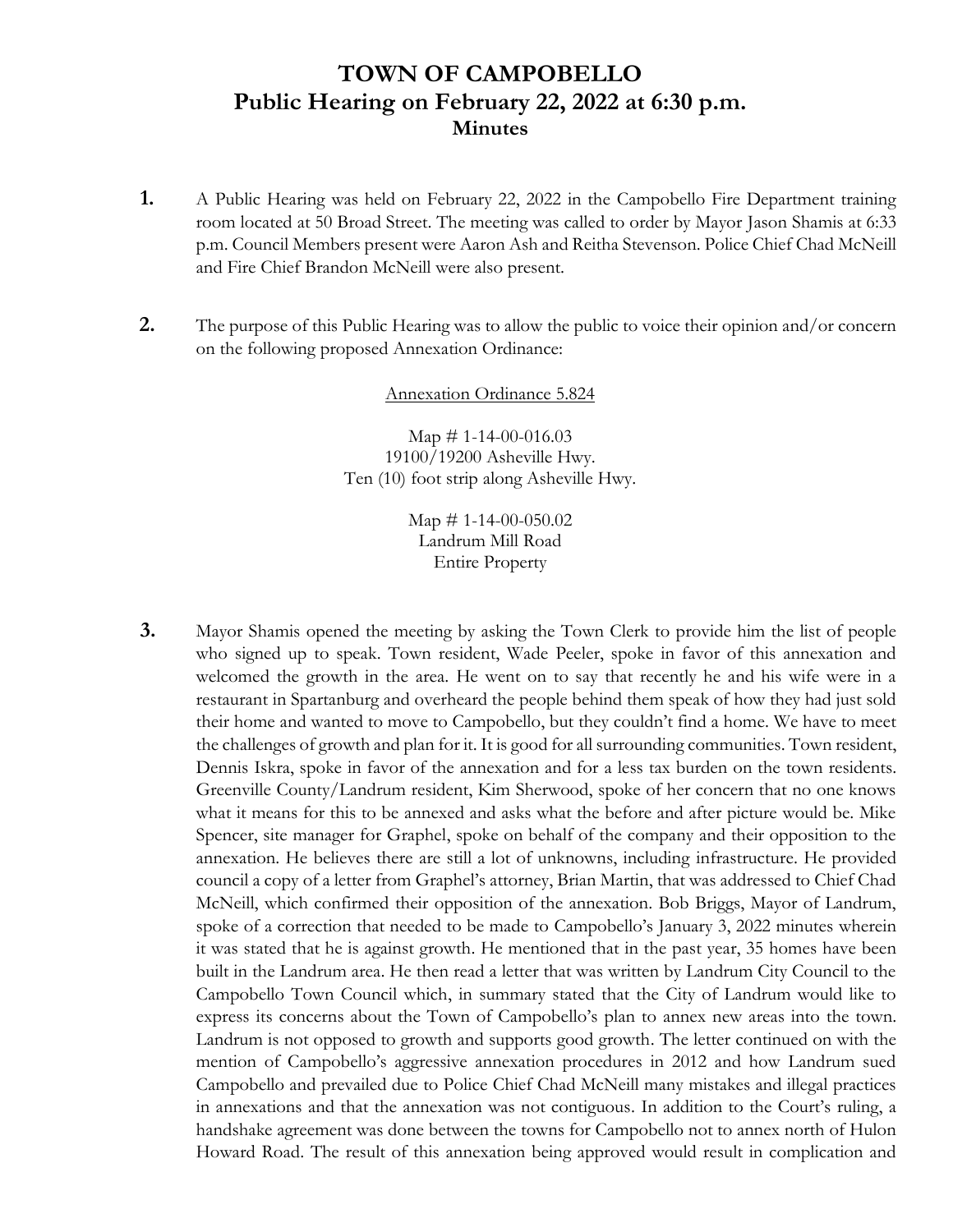confusion of service agreements and specifically water tap agreements. Mayor Briggs stated that Landrum is asking Campobello to honor the handshake agreement made by its predecessors many years ago. Litigation would be expensive for all parties involved and the service agreements would be confusing to new residents. Landrum Council asks that Campobello avoid these practices as it would cause ill will between our communities for years to come.

At the end of the public's comment session, Mayor Shamis stated that while he did not grow up in the Campobello area, he has been here for seven years and has spoken with many people throughout the Greenville-Spartanburg area and all have said the same thing…. that Campobello has never had a voice. He is here to change that. He does not want overgrowth in Campobello, but acknowledges that there must be some growth in order for Campobello to survive. We do not have sewer; our tax base is very small and the taxes that town residents pay is very high. We cannot get that under control if we do not grow. We do not have sewer like Landrum, which allows them to take on new restaurants to help curve their tax. We are not overtaking Landrum and that has never been the case. We can't sit here stagnant and keep bearing the burden of high taxes. That does not mean that Campobello takes on 500 subdivisions to accomplish that. Mayor Shamis stated that he, in fact, reached out to the Mayor of Landrum and the last text to him was how it would be so beneficially if Inman, Campobello and Landrum could all work together with the developers coming in. Instead, we are pulling the ropes in different directions. To his understanding, if the development doesn't become annexed into Landrum or Campobello, Spartanburg County has agreed to allow the developer to build whatever they want because they will be allowed to tap into the sewer and water. Mayor Shamis said that he spoke with the builder and was told by them that Landrum did not want them there. Mayor Briggs objected, saying that wasn't true. Mayor Shamis said that he grew up in West Ashley, outside of Charleston, and they did not accept the change and it looks terrible. If you look at Mt. Pleasant who accepted the change, it is totally different and beautiful. We have to work together. Whatever has happened in the past between Landrum and Campobello, he couldn't care less. It is all about now and it's about moving forward together. Mayor Shamis expressed his passion for the area and that he has to accept that there will be change and that if we all work together the growth can be something that we all are proud of, not just Campobello. We have to make sure this will be a nice place not only for us to live, but for our children as well. Mayor Shamis asked if there was a Motion to accept the Annexation Ordinance 5.824. Before anyone on council could speak, Greenville County/Landrum resident, Kim Sherwood, asked where it said that council would be holding a vote on the Ordinance and what did our agenda say. Mayor Shamis read the Public Hearing Notice stating that the meeting was about Annexation Ordinance 5.824. Ms. Sherwood said that this was a public hearing and that it said nothing about a first reading. She stated that it doesn't say on the agenda that it is a first reading. Mayor Shamis replied that it does say that it is a first reading on Annexation Ordinance 5.824. Ms. Sherwood stated that nowhere did it say that there would be a vote on the ordinance tonight. Ms. Sherwood asked for a copy of the agenda and stated that she attends a lot of meetings such as this and said that it is important to follow SC Law. Ms. Sherwood said that the agenda did not state that there was a public hearing. It only said that it was a first reading and not a vote was taking place. Town resident Wade Peeler stated that you vote on the first reading. Ms. Sherwood said that you are supposed to put that you are voting on it, as she looked back at Landrum Mayor, Bob Briggs, for confirmation of that. He answered in the affirmative. Ms. Sherwood went on to say that you can have a first reading, but not a vote. Council Member Aaron Ash made a motion to not vote on Annexation Ordinance 5.824 until we had full council in attendance. Council member Reitha Stevenson seconded the motion. Mayor Shamis briefly excused himself to speak to Chief McNeill. Upon re-entering the meeting, Mayor Shamis asked council member Ash to repeat what his motion was for. Council Member